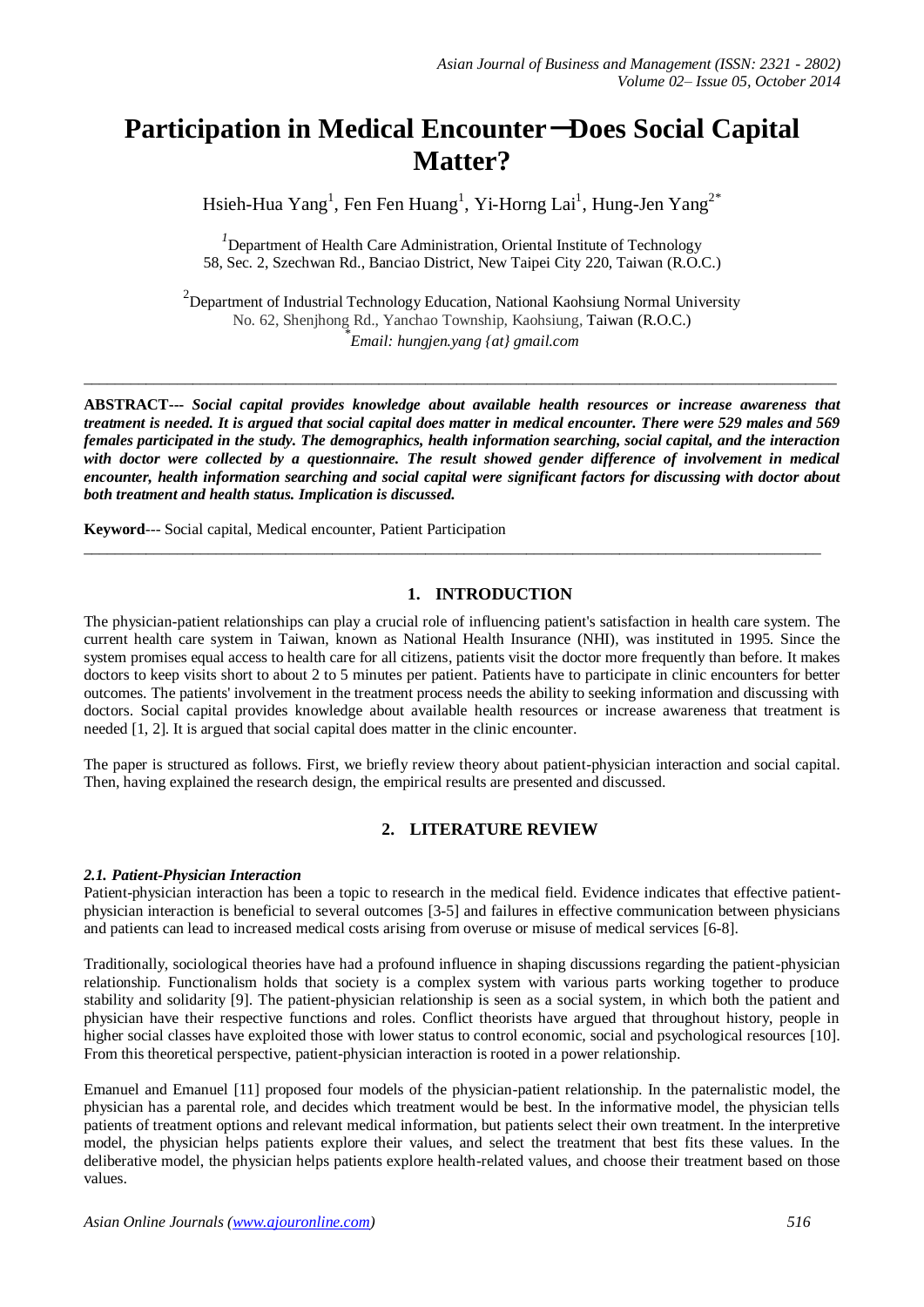Before the last two decades, the physician-patient relationship was clearly asymmetric or imbalance. From the functionalism's view, the interaction between physician and patient is in paternalistic model. The physicians act as parent like, strong figures who are permissive, supportive, objective and ethical. Patients become desocialized, and act as relatively weak, dependent, childlike figures. Now it seems to have undergone a transition to a more active and autonomous role for the patient in medical decision making. The interaction in medical encounter is in the informative, interpretive, or deliberative model. The patient takes more active role in medical encounter. From the view of conflict theory, the asymmetric or imbalance interaction rooted in a power relationship still has impact on the role of patients.

#### *2.2. Social capital*

The sources of social capital may trace to Pierre Bourdieu, James Coleman and Robert Putnam [12]. Portes [13] suggests that social capital means the ability to secure benefits through membership in networks and other social structures. Woolcock [14] classified the nature of network relations and the levels at which social capital applies. Lin's theory [15] is grounded in the classic tradition of capital theories that explicate the nature of various types of capital and how each generates returns to an actor. It defines social capital as 'resources embedded in a social structure which are accessed and/or mobilized in purposive actions' [15]. Thus, social capital contains three elements: resources embedded in a social structure; accessibility to such social resources by individuals; and use or mobilization of such social resources by individuals in purposive actions.

In Chinese society, individual ties that people build and maintain among themselves through various connections such as family, clan, clique, friends, classmate, and colleagues, are termed in Chinese as 'Guanxi' [16]. Guanxi, or interpersonal connections is the social structure for fulfilling moral and ethical obligations to one's family and pseudofamily. The social capital theory has specifically proposed that access to and use of social resources embedded in social networks can have two types of outcomes, instrumental and expressive returns. For instrumental action, there are three possible returns: economic, political, and social. For expressive action, social capital is a means to consolidate resources and to defend against possible resource losses. Three types of return may be specified: physical health, mental health, and life satisfaction.

There are two methodologies used to measure access to social capital, name generators and position generators. Position generator was proposed by Lin and associates [17]. This measurement samples positions in a hierarchical structure, rather than sampling ego-centered interpersonal ties. To the extent that social capital reflects embedded resources in the structure, then this approach should yield meaningful information regarding ego's access to such structurally embedded resources. From the responses, it becomes possible to construct three indicators. Range is the distance between the highest and lowest accessed positions, and it represents the accessibility to different hierarchical positions in the society. Extensity is the number of positions accessed and it indicates the heterogeneity of accessibility to different positions. Upper reachability indicates the prestige or status of the highest position accessed.

## **3. METHOD**

#### *3.1. Subjects*

The subjects were persons over 15 years old in Taiwan. The sampling frame was island-wide and composed of a stratified (by administrative district) probability sample including outlying islands and mountain townships of Taiwan. The over-all criterion that should be applied in choosing a sampling design is to so design the sample that it will yield the desired information with the reliability required at a minimum cost; or, conversely, that at a fixed cost it will yield estimates of the statistics desired with the maximum reliability possible [18]. Because a complete frame of reference was not available, area sampling method was adopted. An area sampling is a method in which the area to be sampled is subdivided into smaller blocks which are selected at random and then subsampled or fully surveyed. The entire 1100 sample came from 17 counties, 7 cities and 1 island. There were 2 respondents who did not complete the questionnaire.

## *3.2. Measurement*

Structured personal interviews in the respondents' home were conducted to obtain information on patient on subjects' demographics, health information searching, social capital, and the interaction with doctor. The demographics included gender and education. One item with yes/no response was used to measure health information searching. The questionnaire for generating social capital was adopted from Lin, Fu, and Hsung [19]. The respondents were asked 'among your relatives, friends, or acquaintances, are there people who have the following jobs?'. Following the questions were fifteen 'job' positions sampled from two structural dimensions: occupational prestige and class. Three indexes were constructed from the three position-generator items, extensity, upper reachability, and range. These three measures of position data were highly correlated, a composite variable was constructed. A factor score, as table 1, was computed for both male and female respondents as a weighed sum of the three measures (.02 extensity+.50 range +.51 upper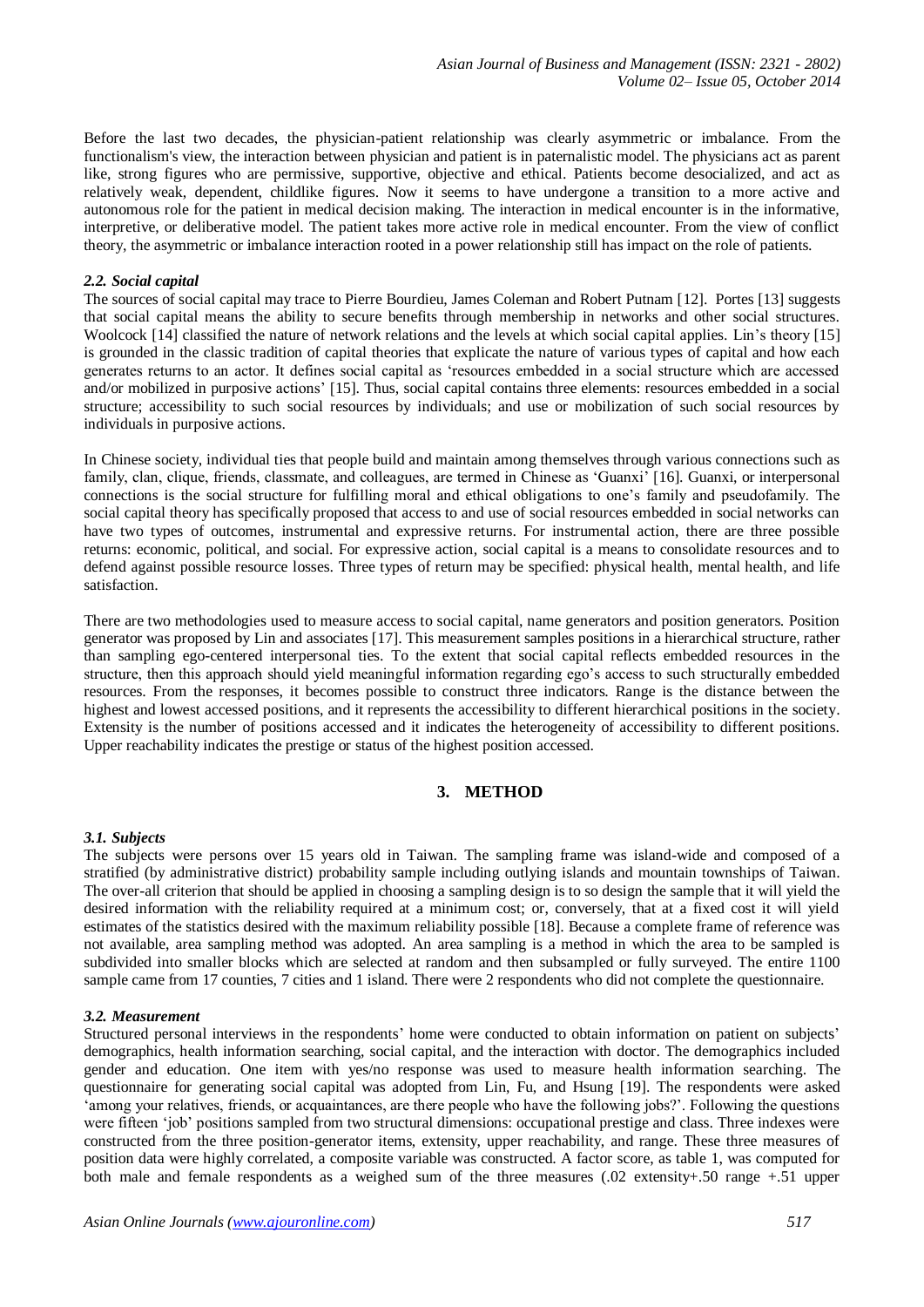reachability). Both range and upper reachability carried much more weight than extensity. This composite variable was social capital in this study.

There were 2 questions measuring interaction with doctors. The subjects were asked the possibility of discussing with doctor about treatment, and about health status in medical encounters. And four-point Likert anchored scales ("1=never", "2=seldom", "3=occasional", "4=always") were used for evaluation.

| Table 1. Factor structures of access to social capital |                      |                   |                     |  |  |  |
|--------------------------------------------------------|----------------------|-------------------|---------------------|--|--|--|
|                                                        | Sample<br>$(N=1098)$ | Male<br>$(N=529)$ | Female<br>$(N=569)$ |  |  |  |
| Factor eigenvalues                                     |                      |                   |                     |  |  |  |
|                                                        | 2.42                 | 2.46              | 2.39                |  |  |  |
| П                                                      | 0.19                 | 0.20              | 0.18                |  |  |  |
| Ш                                                      | 0.39                 | 0.35              | 0.43                |  |  |  |
| Factor loading                                         |                      |                   |                     |  |  |  |
| Extensity                                              | 0.73                 | 0.75              | 0.71                |  |  |  |
| Range                                                  | 0.97                 | 0.97              | 0.97                |  |  |  |
| Upper reachability                                     | 0.97                 | 0.98              | 0.97                |  |  |  |
| Factor scoring                                         |                      |                   |                     |  |  |  |
| Extensity                                              | 0.02                 | 0.02              | 0.02                |  |  |  |
| Range                                                  | 0.50                 | 0.48              | 0.51                |  |  |  |
| Upper reachability                                     | 0.52                 | 0.53              | 0.51                |  |  |  |

## **4. RESULT**

Participants' characteristics are shown as table 1. There were males of 48.2% and females of 51.8%. Most of them were graduated from university, and searching health information. The mean score of social capital was 55.70 with range of 0- 68.86.

| Variables                    | N   | $\%$ | Variables               | N     | $\%$  |
|------------------------------|-----|------|-------------------------|-------|-------|
| Gender                       |     |      | Education               |       |       |
| Males                        | 529 | 48.2 | Junior high             | 96    | 8.7   |
| Females                      | 569 | 51.8 | Senior high             | 312   | 28.4  |
| Health information searching |     |      | University              | 690   | 62.8  |
| Yes                          | 763 | 69.5 | Social capital(0-68.86) | Mean  | SD    |
| No                           | 335 | 30.5 |                         | 55.70 | 17.23 |

The regression models of interaction with doctor in medical encounter were shown as table 2. Females were more likely to discuss with doctor about the treatment. But for discussing about health status, there was no gender difference. Health information searching was important for both dependent variables. Social capital was also a significant factor for both discussing with doctor about treatment and health status.

| Table 2 Factors of participation in medical encounter |                               |        |                                   |         |                   |        |  |
|-------------------------------------------------------|-------------------------------|--------|-----------------------------------|---------|-------------------|--------|--|
|                                                       | Discussion about<br>treatment |        | Discussion about<br>health status |         |                   |        |  |
| Variables                                             |                               |        |                                   |         |                   |        |  |
|                                                       |                               | B<br>p |                                   |         | B<br>$\mathbf{D}$ |        |  |
| constant                                              | 2.56                          | 16.71  | < 0.001                           | 2.96    | 21.26             | < .001 |  |
| Gender(females/males)                                 | 0.13                          | 2.33   | 0.020                             | 0.08    | 1.51              | 0.132  |  |
| Education                                             |                               |        |                                   |         |                   |        |  |
| Junior high/university                                | 0.06                          | 0.57   | 0.572                             | $-0.04$ | $-0.36$           | 0.720  |  |
| Senior high/university                                | 0.05                          | 0.49   | 0.622                             | 0.02    | 0.22              | 0.825  |  |
| Health information searching (yes/no)                 | 0.57                          | 8.94   | < 0.001                           | 0.61    | 10.537            | < .001 |  |
| Social capital                                        | 0.01                          | 5.25   | $-.001$                           | 0.01    | 4.40              | < .001 |  |
| R                                                     |                               | 0.34   |                                   |         | 0.37              |        |  |
| R square                                              |                               | 0.12   |                                   |         | 0.13              |        |  |

# **5. DISCUSSION AND CONCLUSION**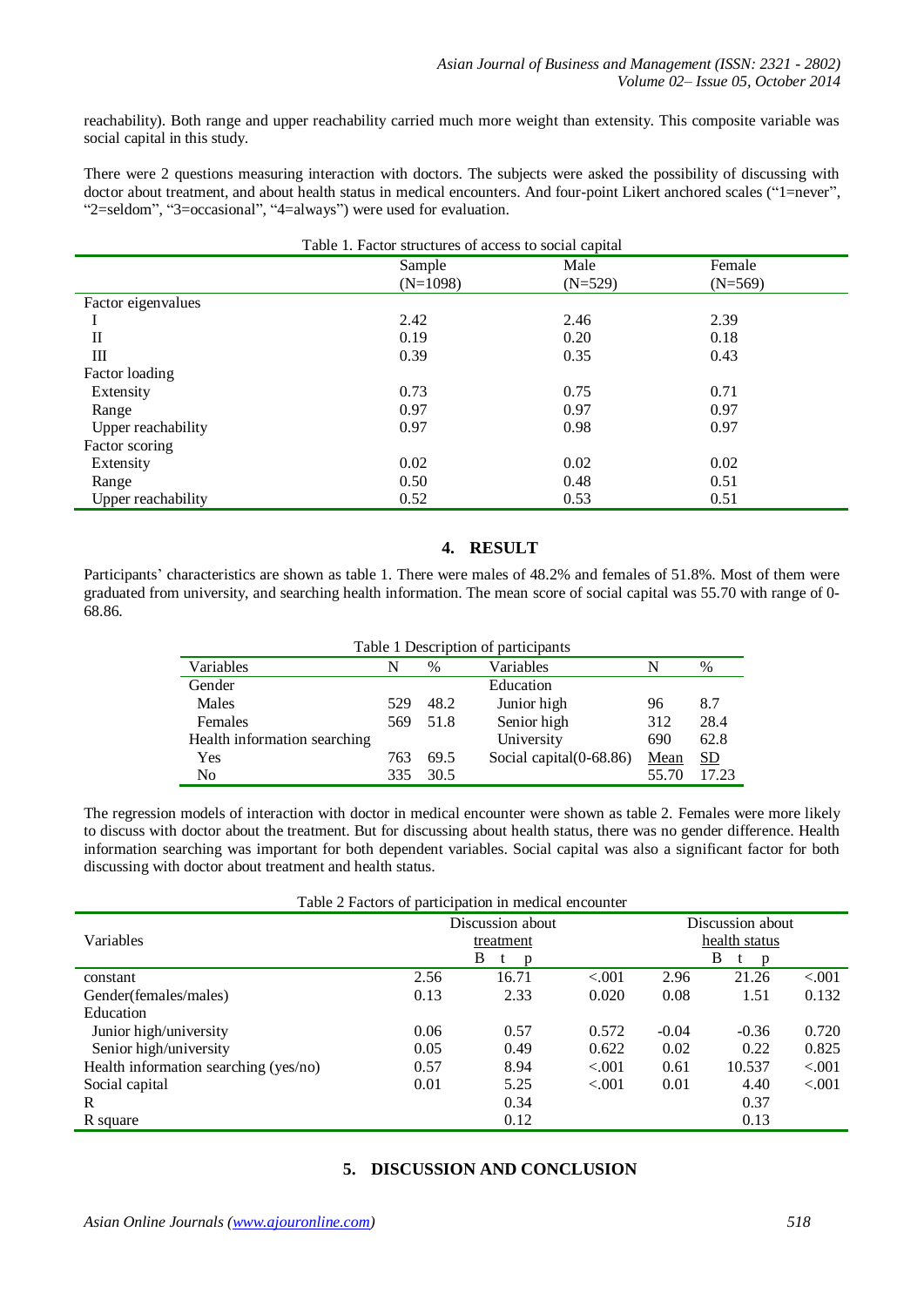There is a very strong social component to participate in medical encounter for patients. The result tested that health information searching and social capital are influencing factors for patients to participate in clinical settings.

#### *4.1. Gender difference of involvement in medical encounter*

The purposes of communication are identified as creating a good inter-personal relationship, exchanging information, and making treatment-related decisions [20]. There are gender differences of communication. Women use language as a tool to enhance social connections and create relationships, men use language to exert dominance and achieve tangible outcomes [21, 22]. The barrier for patients to ask their physician questions was afraid they would be perceived as stupid [23]. Due to societal norms women perceived lower status to men. Since most of the doctors are males, women are not afraid of being wrong. Women are more likely than men to ask physician questions about the treatment.

#### *4.2. Social capital does matter*

Those with high social capital and better health knowledge should have the confidence to question what the physician suggests. Traditionally, sociological theory of professions has awarded power to the professional, based on the command of an esoteric body of knowledge acquired through academic training and clinical practice [24]. Thus, in the physicianpatient relationship, the physician is always in a superior position and in control of various resources, including medical information and technology for treatment and the right to order laboratory tests and prescribe drugs. People with higher social capital have social relations with higher occupational prestige and class. They can mobilize these resources to have information for involvement in clinical context.

#### *4.3. Conclusion*

The literature suggests that there is relation between patient participation and patient satisfaction. Patient satisfaction is not necessarily related to a good outcome but may be influenced by interpersonal factors in the physician-patient relationship [25-28]. Professional communication aimed at empowering patients to act as co-producers can indeed have an effect on clinical outcome. Further, the patients can increase their social capital through the relationship with their physician. The relational communication and its associated benefits may be fostered through encouraging patients to involve in medical encounter. Creating an interactive care plan enables the physician and patient to become partners and create actionable intelligence accessible by the patient and all members of their healthcare team. Its effect is everyone benefits, the patient, the physician and NIH system.

## **6. ACKNOWLEDGMENTS**

This work was supported by National Scientific Council NSC97-2515-S-161-001-MY3.

## **7. REFERENCES**

- [1] Deri C. Social networks and health service utilization. *Journal of Health Economics,* 2005; 24: 1076-107.
- [2] Hendryx M S, Ahern M M, Lovrich N P, McCurdy A H. Access to health care and community social capital. *Health Services Research*, 2002; 37:87-103.
- [3] Ware Jr J E, Davies-Avery A, Stewart A L. The measurement and meaning of patient satisfaction. *Health and Medical Care Services Review,* 1978; 1: 2-15.
- [4] Ruiz-Moral R, Rodriguez E P, de Torres LAP, de la Torre J. Physician–patient communication: a study on the observed behaviors of specialty physicians and the ways their patients perceive them. *Patient Education and Counseling,* 2006; 64: 242-248.
- [5] Matthews S M, Peden A R, Rowles G D. Patient–provider communication: understanding diabetes management among adult females. *Patient Education and Counseling,* 2009; 76: 31-37.
- [6] Epstein R M, Franks P, Shields C G, Meldrum S C, Miller K N, Campbell T L, et al. Patient-centered communication and diagnostic testing. *Annals of Family Medicine*, 2005; 3(5): 415-421.
- [7] Little P, Everitt H, Williamson I, Warner G, Moore M, Gould C, et al. Observational study of effect of patient centredness and positive approach on outcomes of general practice consultations. *British Medical Journal,* 2001; 323: 908-911.
- [8] Beckman H B, Markaki K M, Suchman A L, Frankel R M. The doctor–patient relationship and malpractice: lessons from plaintiff depositions. *Archives of Internal Medicine*, 1994; 154: 1365-1370.
- [9] Giddens A. *Sociology,* Polity Press, Cambridge, 2009.
- [10] Collins R. *Four Sociological Traditions*, Oxford University Press, New York, 1994.
- [11] Emanuel E J, Emanuel L L. Four models of the physician-patient relationship. *Journal of the American Medical Association,* 1999; 267 : 2221-2226.
- [12] Hawe P, Shiell A. Social capital and health promotion: a review. *Social Science & Medicine*, 2000, 51: 871-885.
- [13] Portes A. Social capital: its origins and applications in modern sociology. *Annual Review of Sociology*, 1998, 24: 1- 24.